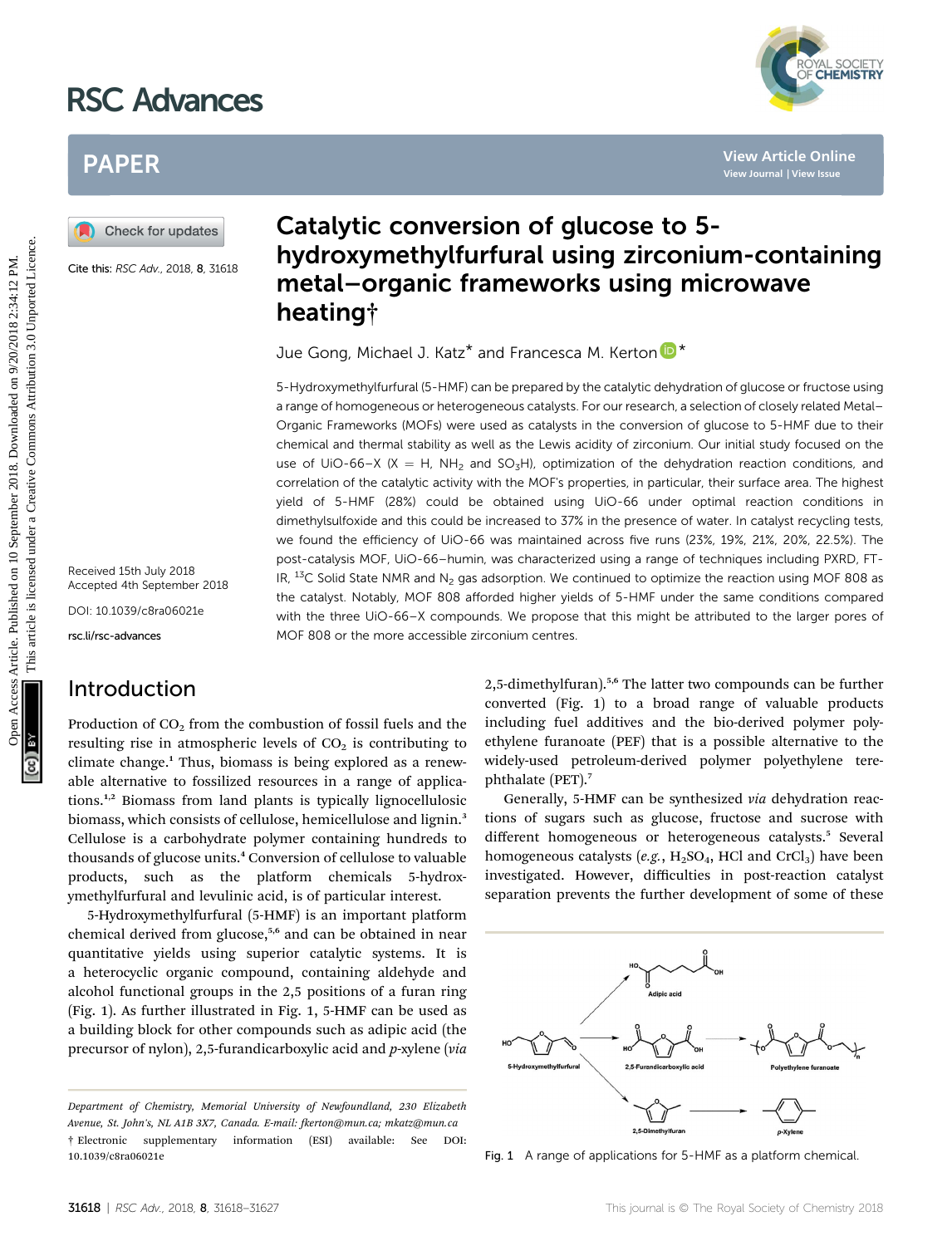systems.<sup>8</sup> Thus, different heterogeneous catalysts such as metal–organic frameworks, metal oxides e.g. zirconias, zeolites and related porous materials e.g. mesoporous zirconium phosphates have begun to be investigated in recent years.<sup>5,6</sup> In this way, it has become clear that a balance is needed between Lewis acidic sites to isomerize glucose to fructose and Brønsted acidic sites to dehydrate fructose to 5-HMF. Furthermore, the Lewis acidic sites can also lead to the formation of humin as a by-product.<sup>6a,d</sup>

Metal–organic frameworks (MOFs) are a class of crystalline materials, built up from metal cations/clusters (nodes) and bridging organic ligands (linkers).<sup>9</sup> With judicious choice of node and linker, MOFs having a wide range of pore-sizes and pore functionalities have been formed.<sup>10</sup> Additionally, pre/post synthetic functionalization of MOFs can be used to introduce different linkers or functionalities into the frameworks.<sup>9b,11</sup> Given the toolbox available for MOF synthesis, different structures and properties can be designed. The combination of the facile synthesis as well as the large pore sizes, low density, and their thermal and chemical stability have made these materials ideal in many different fields such as gas storage and separation,<sup>12</sup> catalytic reactions,<sup>9*b*,13</sup> proton-, and ion-conduction.<sup>14</sup>

Currently, glucose conversion to 5-HMF with MOFs is in its infancy. Li, Hensen, and co-workers reported the first application of MOF (MIL-101) in dehydration of fructose and glucose. However, the yield was just 2% in dehydration of glucose to 5- HMF.<sup>15</sup> Kitagawa's research group investigated isomerization from glucose to fructose using different MIL-101(Cr) derivatives and demonstrated that MIL-101(Cr)–SO<sub>3</sub>H had higher conversion and better selectivity.<sup>16</sup> Bao and co-workers reported a 5- HMF yield of 44.9% for the dehydration of glucose to 5-HMF with MIL-101(Cr)-SO<sub>3</sub>H.<sup>17</sup> Whilst Herbst and Janiak reported a 29% yield of 5-HMF with MIL-101(Cr)–SO<sub>3</sub>H in a solvent mixture, THF/H<sub>2</sub>O (v/v 39 : 1).<sup>18</sup> Most recently, Katz, Farha and co-workers showed phosphate-modification in NU-1000 enabled the catalytic reaction of glucose to 5-HMF.<sup>19</sup> In related research, the Zhao research group developed a new MOF, NUS-6, built from zirconium (Zr) or hafnium (Hf) clusters and sulfonated organic linkers.<sup>20</sup> They examined these catalysts for dehydration of fructose to 5-HMF and found high yields (98%) and selectivity (98%) using NUS-6(Hf).<sup>20</sup> However, it should be noted that they performed these reactions in DMSO and it is known that this solvent can catalyze fructose conversion to  $5$ -HMF.<sup>21</sup>

Herein, a series of Zr-cluster-based MOFs were prepared, characterized and studied as catalysts for the conversion of glucose to 5-HMF. Initially, we performed catalytic reactions using UiO-66 and its analogues (UiO-66–NH<sub>2</sub> and UiO-66–  $SO<sub>3</sub>H$ ). We determined the optimal reaction conditions by varying different parameters such as time, temperature and catalyst loading. During this work, we found that the activity of UiO-66 was possibly inhibited due to the formation of humin. Humin, which is formed from acid-catalyzed dehydration of sugars, is a furanic, branched polymer and is often poorly characterized due to its intractable nature and limited solubility.<sup>22</sup> Thus, a focus of our work was to characterize the humin formed using different methods (PXRD, FT-IR and 13C Solid

State NMR). Furthermore, with optimized reaction conditions, we examined how larger pores within similar Zr-containing materials (MOF 808<sup>23</sup>) affect the catalytic conversion of glucose to 5-HMF.

## **Experimental**

### Instrumentation

FT-IR spectra (400-4000  $\text{cm}^{-1}$ ) were recorded at room temperature on a Bruker Alpha FT-IR Spectrometer with a singlebounce diamond ATR accessory at a resolution of 4  $cm^{-1}$ using 36 scans. Powder X-ray diffraction (PXRD) patterns were recorded with a Rigaku Ultima IV diffractometer equipped with a copper sealed-tube operated at 40 kV and 44 mA filtered to 1.54  $\AA$  using a graphite monochromator. Simulated powder diffractograms were obtained using the Mercury 3.8 software suite.  $N_2$  gas adsorption isotherms were collected on a Micrometrics Tristar II 3020 instrument with the sample maintained at 77 K using  $N_{2(1)}$ . Before measurements, samples were activated on a Micrometrics Smart VacPrep by first heating at 353 K until a pressure <5 mmHg was achieved. Subsequently, the sample was heated under vacuum at 423 K for 10 h. Data was analyzed via the MicroActive Software suite. Thermogravimetric analysis (TGA) was carried out using a TA Instruments Q500. Samples were placed in a platinum pan and heated at a rate of  $7\,^{\circ}\mathrm{C}\:\mathrm{min}^{-1}$  under a  $\mathrm{N}_2$  atmosphere from 25–600  $^{\circ}\mathrm{C}$  under a  $\mathrm{N}_2$ atmosphere with flow rate of 50 mL  $min^{-1}$ . Solid-state NMR spectra were obtained at 298 K using a Bruker Avance II 600 spectrometer, equipped with a SB Bruker 3.2 mm MAS tripletuned probe operating at 600.33 MHz for <sup>1</sup>H and 150.97 MHz for  $^{13}$ C. Chemical shifts were referenced to tetramethylsilane (TMS) using adamantane as an intermediate standard for  $^{13}$ C. The samples were spun at 20 kHz.  $^{13}C_{1}^{(1}H_{2}^{(1)}$  cross-polarization spectra were collected with a Hartmann–Hahn match at 62.5 kHz and <sup>1</sup>H decoupling at 100 kHz. The recycle delay was 3 s and the contact time was 2000 ms. Solution <sup>1</sup>H NMR experiments were performed on a Bruker AVANCE III 300. Paper<br>
Systems, thus, different heavioptical candidation constraints, collins we examine line in Figure 10.<br>
meltingent increases Articles. Articles. Articles. Articles. Here we also<br>the system and the system and the syst

#### Synthesis of MOFs

UiO-66–X ( $X = H$ , NH<sub>2</sub>, SO<sub>3</sub>H) and MOF 808 were synthesized according to reported literature methods.<sup>9d,23,24</sup> See the ESI<sup>†</sup> for details.

#### Catalytic conversion of glucose to 5-HMF

Reactions were performed in triplicate, to assess reproducibility, using a Biotage microwave synthesizer. In a typical run, glucose (100 mg) and UiO-66 (20 mg) were weighed in a 2 mL microwave reaction vial. Subsequently, 2 mL DMSO- $d_6$  was added. The vial was sealed and heated in the microwave at 160  $\degree$ C for 30 min. After the reaction, the mixture was cooled with pressurized air to 50 $^{\circ}$ C. Then, the vial was removed from the synthesizer, allowed to cool to room temperature, opened, and 15  $\mu$ L of 1-naphthaldehyde (internal standard) was added into the reaction mixture for quantitative  ${}^{1}H$  NMR analysis. Quantitative <sup>1</sup>H NMR data was in agreement with data from GC analysis using a quantitation method previously reported.<sup>24</sup>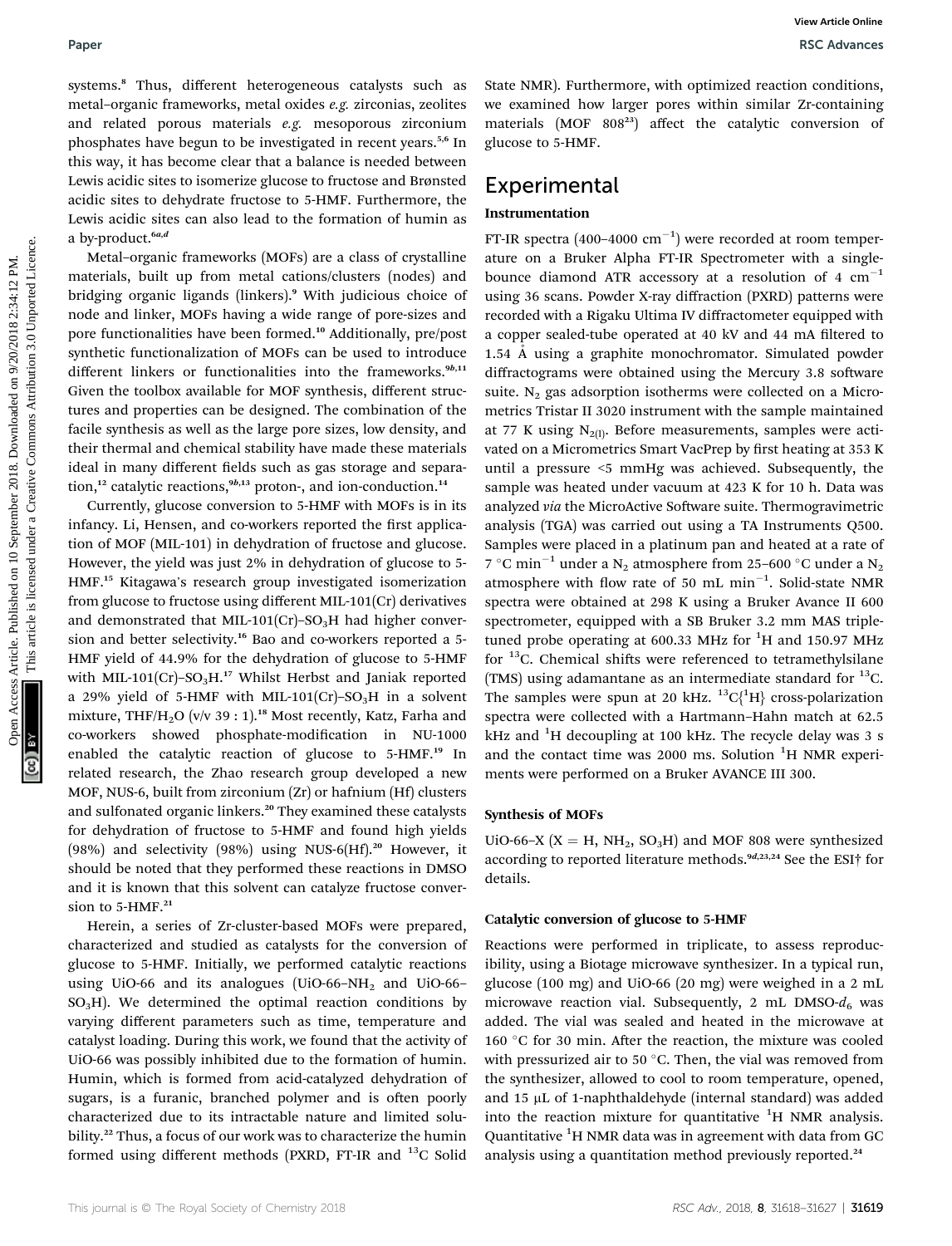For the recycling test, a reaction was performed on a larger scale. Glucose (1000 mg), UiO-66 (200 mg), DMSO- $d_6$  (15 mL) were added to a vial. The mixture was heated in the microwave at 160  $\degree$ C for 30 min. After the reaction, the mixture was centrifuged and decanted out for quantitative  $^1{\rm H}$  NMR analysis. The solid was washed with 15 mL DMSO (protio) three times and separated by vacuum filtration. Then, the solid was dried in a vacuum oven  $\left(10^{-2} \text{ mbar}\right)$  at 80  $^{\circ} \text{C}$  overnight and reused for the next run. Alternatively, the solid was dried in a conventional oven at 200 °C overnight. Similar yields were obtained by each drying method.

For characterization of humin on the MOF surface, the reaction conditions and the treatment procedure of the used solid catalyst were the same as in the recycling test.

### Results and discussion

#### Synthesis and characterization of MOFs

UiO-66-X (X = H, NH<sub>2</sub>, SO<sub>3</sub>H) were synthesized via a solvothermal method.<sup>9d,25</sup> UiO-66-X consists of  $\text{Zr}_6\text{O}_4(\text{OH})_4$  octahedral nodes with 2-X-1,4-benzenedicarboxylate (BDC-X) organic linkers (Fig. 2). $9b,25$ 

A FT-IR study of UiO-66 and its analogues reveals that FT-IR spectra of activated forms of UiO-66–X are similar (Fig. S1†). Two strong absorption bands in the region of 1560–1600  $\rm cm^{-1}$ and 1380–1415  $\mathrm{cm}^{-1}$  are attributed to carboxylate asymmetric and symmetric stretching.<sup>25,27</sup> An intense absorption band is observed in the region of 1653-1665  $\mathrm{cm}^{-1}$  due to the C=O stretch of DMF within the pores of the MOF.26,28 Another medium absorption band in the region of 1495-1507  $\mathrm{cm}^{-1}$  is the results of CC ring symmetric stretches within the linkers.<sup>28</sup> For UiO-66–NH<sub>2</sub>, in the high frequency region, two absorption bands can be found at 3350  $\rm cm^{-1}$  and 3451  $\rm cm^{-1}$  as the result of asymmetric and symmetric stretches of a primary amino group  $(-NH<sub>2</sub>)$ .<sup>29,30</sup> In the low frequency region, a weak N-H bending vibration at 1617  $\rm cm^{-1}$  and a strong C–N stretching absorption located at 1257  $\text{cm}^{-1}$  also confirm the presence of the amino group.<sup>29</sup> For UiO-66-SO<sub>3</sub>H, the O=S=O asymmetric and symmetric stretching bands appear at 1076  $cm^{-1}$  and



Fig. 2 (a) The fundamental cornerstones of UiO-66 are  $Zr_6O_4(OH)_4$ octahedral clusters with twelve carboxylate groups coordinated to the zirconium cations (top) and 2-X-1,4-benzenedicarboxylate (BDC-X) organic ligands,  $X = H$ , NH<sub>2</sub>, or SO<sub>3</sub>H (bottom). (b) The cubic unit cell of UiO-66. Zr, blue; O, red; C, gray; H, white.



Fig. 3 PXRD patterns of UiO-66–X (X = H, NH<sub>2</sub>, and SO<sub>3</sub>H) including the simulated pattern for UiO-66 (top) and MOF 808 including the simulated pattern of MOF 808 (bottom).

1024 cm<sup>-1</sup>.<sup>25</sup> PXRD patterns of UiO-66-X are shown in Fig. 3. All of these three solids retain their crystallinity and their corresponding patterns are almost same as compared with simulated UiO-66.

As with UiO-66, MOF 808<sup>23</sup> is built up from octahedral  $\left[\text{Zr}_6\text{O}_4(\text{OH})_4\right]^{12+}$  cationic nodes and trimesic acid  $\left(\text{H}_3\text{BTC}\right)$ organic linkers (Fig. 4). The secondary building units are connected with six BTC linkers. Six formate ligands cap the node and provide for the anions necessary for charge balancing.<sup>23</sup> Compared with UiO-66–X, MOF 808 has a larger pore size with the internal pore diameter of 18.4 Å vs. 6 Å for UiO-66.<sup>23,26</sup> The FT-IR spectra of MOF 808 is almost the same as those reported by others (Fig.  $S2\dagger$ ).<sup>31,32</sup> Two intense absorption bands at 1606  $\text{cm}^{-1}$  and 1378  $\text{cm}^{-1}$  are attributed to carboxylate asymmetric and symmetric stretching. PXRD study shows that the experimental pattern of MOF 808 used in the present study is almost the same as the simulated pattern (Fig. 3).

#### Conversion of glucose into 5-HMF

Zr-cluster MOFs are potential candidates for conversion of glucose due to their chemical stability and exceptionally high surface areas. Also, we hypothesized that the Lewis acidic  $Zr(w)$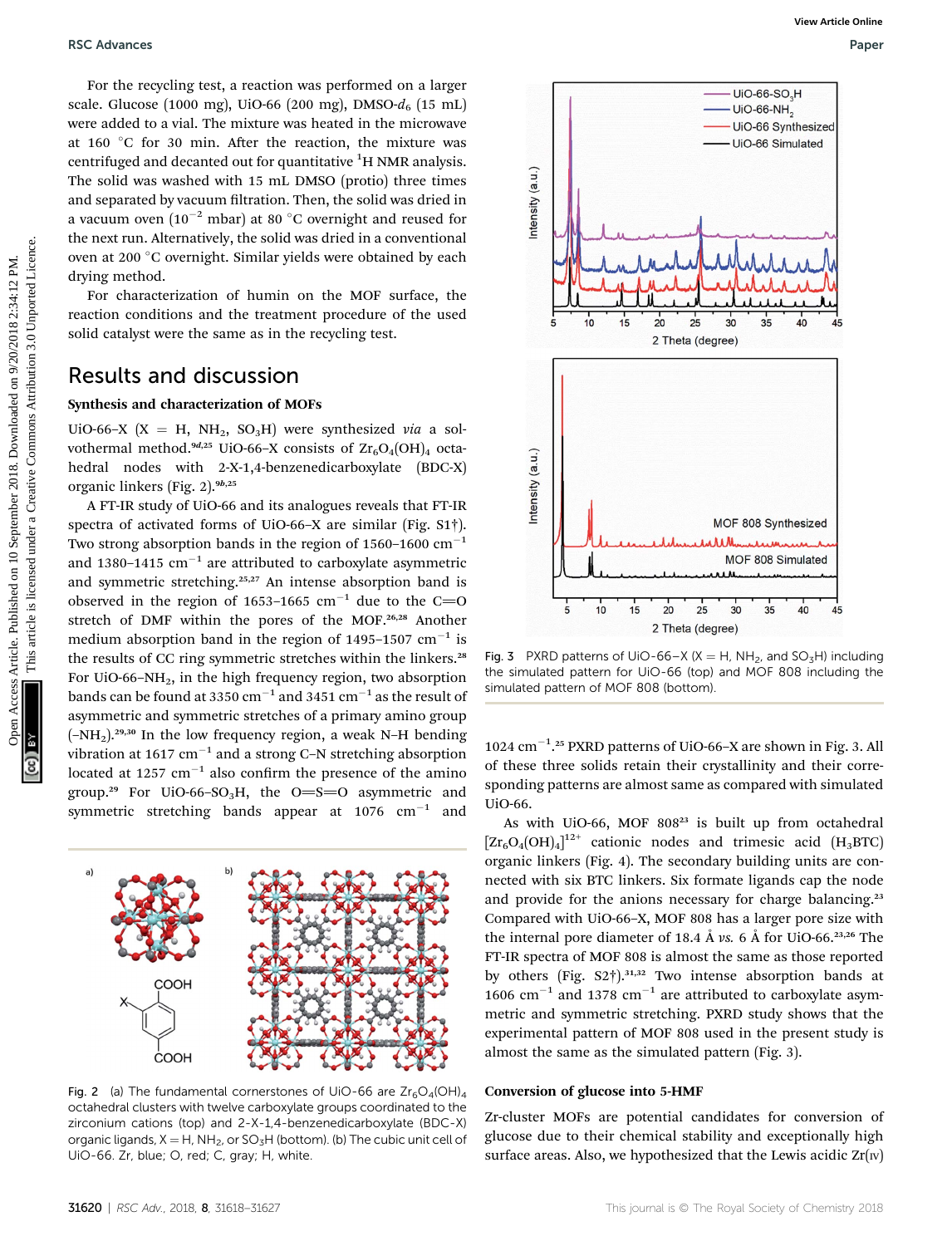

Fig. 4 (a) Illustration of  $Zr_6O_4(OH)_4$  secondary building units (top) and trimesic acid (H<sub>3</sub>BTC) organic linkers (bottom). (b) Structural representation of MOF 808. Zr, blue; O, red; C, gray; H, white.  $\mu_3$ -O and H atoms are omitted for clarity.

metal nodes could facilitate dehydration of glucose. We thought that the Brønsted acidic  $SO<sub>3</sub>H$ -functionalized UiO-66 could improve the yield of 5-HMF via bifunctional acid catalysis. In the case of UiO-66–NH<sub>2</sub>, we postulated that the presence of the amino group might assist in the glucose isomerization process due to its Lewis basic properties. Thus, UiO-66 and its analogues were considered as our primary catalyst targets in the dehydration of glucose. Reactions were performed in  $DMSO-d<sub>6</sub>$ to allow monitoring of reactions using <sup>1</sup>H NMR spectroscopy.<sup>21</sup> Identical results were obtained in reactions performed in protio-DMSO. Fructose, a potential intermediate,<sup>21</sup> was not observed in the NMR spectra of any of the reaction mixtures. In a control reaction, 5-HMF was formed in 2% yield in the absence of a MOF catalyst. We also confirmed that Zr salts or other soluble leachates were not responsible for the catalysis by heating UiO-66 in DMSO- $d_6$  (160 °C, 20 min), filtering the solution and using this solution to perform a second control reaction. This also gave a yield of 2% – identical to that obtained using fresh DMSO- $d_6$ . We note that under the conditions presented in Fig. 5, a control (blank) reaction using fructose in the place of glucose gave a 61% yield of 5-HMF. This shows that Published on 10 September 2018. This article is an edition contained on 2018. The material study strength of a contained the material study article. The material study strength of a creative Common Case of the Creative Com



Fig. 5 Yield of 5-HMF in the catalytic conversion of glucose to 5-HMF. Conditions: microwave, 100 mg glucose, 10 mg UiO-66-X (X = H, NH<sub>2</sub>, SO<sub>3</sub>H), 2 mL DMSO- $d_6$ , 160 °C, 20 min.

DMSO itself is an efficient catalyst for the conversion of fructose for 5-HMF, as observed by Amarasekara et al. in 2008.<sup>21</sup> Therefore, our catalytic studies focused solely on glucose as the substrate.

Our initial study attempted to determine the most active of the three MOFs (UiO-66, UiO-66-NH<sub>2</sub> and UiO-66-SO<sub>3</sub>H) in the conversion of glucose to 5-HMF (Fig. 5). The initial microwave reaction was performed with a catalyst loading of 10 mg for 100 mg of glucose (i.e., 10% w/w). Under identical conditions, the highest yield of 5-HMF (20%) was obtained using UiO-66 (Fig. 5).

Somewhat surprisingly, the yield of 5-HMF obtained using UiO-66–NH2 was 4% lower than that obtained using UiO-66 and only 5% yield was obtained using UiO-66-SO<sub>3</sub>H. This observation is contrary to our initial hypotheses and somewhat surprising given the similar number of accessible Lewis acidic sites available in each of these materials. We propose that the surface area of the UiO-66 materials is the critical parameter in determining reactivity and that the presence of  $-NH<sub>2</sub>$  and  $-SO<sub>3</sub>H$  groups results in much lower surface areas  $(1045~\mathrm{m^2~g^{-1}}$  and  $515~\mathrm{m^2~g^{-1}}$  respectively compared with 1650  $m^2$   $g^{-1}$  for UiO-66) and hence, lower yields (Table S1 and Fig. S3†). This also implies that the Lewis acidic centres within the pores (rather than only surface Lewis acid sites) are playing a key role in the isomerization step (glucose to fructose) in this reaction.

#### Optimization of reaction conditions

As the initial screening showed that the highest yield of 5-HMF was obtained using UiO-66, we then tried to optimize reaction conditions to improve the yield of 5-HMF. The results for catalytic conversion of glucose to 5-HMF with different catalyst loadings at various temperatures and times are reported in Table 1 and Fig. S4.†

Table 1 Optimization of temperature, time and amount of UiO-66 for the conversion of glucose to  $5-HMF^{a,b}$ 

|    | Entry UiO-66 loading (mg) Temperature $({}^{\circ}C)$ Time (min) Yield $(\%)$ |     |    |                 |
|----|-------------------------------------------------------------------------------|-----|----|-----------------|
|    |                                                                               |     |    |                 |
| 1  | 10                                                                            | 160 | 20 | 20              |
| 2  | 10                                                                            | 160 | 30 | 21              |
| 3  | 10                                                                            | 160 | 40 | 16              |
| 4  | 10                                                                            | 160 | 50 | 15              |
| 5  | 20                                                                            | 150 | 30 | 9               |
| 6  | 20                                                                            | 160 | 30 | 28              |
| 7  | 20                                                                            | 160 | 30 | 37 <sup>c</sup> |
| 8  | 20                                                                            | 170 | 30 | 26              |
| 9  | 20                                                                            | 180 | 30 | 26              |
| 10 | 20                                                                            | 190 | 30 | 16              |
| 11 | 30                                                                            | 160 | 30 | 25              |
|    |                                                                               |     |    |                 |

<sup>*a*</sup> Unless stated otherwise, the dehydration reaction of glucose to 5-HMF was conducted in the presence of 100 mg glucose and 2 mL DMSO- $d_6$ .  $\frac{b}{c}$  After reaction, 15 µL 1-naphthaldehyde was added into the reaction mixture for quantitative <sup>1</sup>H NMR analysis. No glucose was observed in the spectra of any reaction mixtures (monitored by C<sub>(2)</sub> O<sub>H</sub>  $\delta$  6.2), Fig. S5 and S6.  $\textdegree$  Reaction was conducted in 2 mL solvent mixture of DMSO- $d_6$ /water (2.5% v/v water).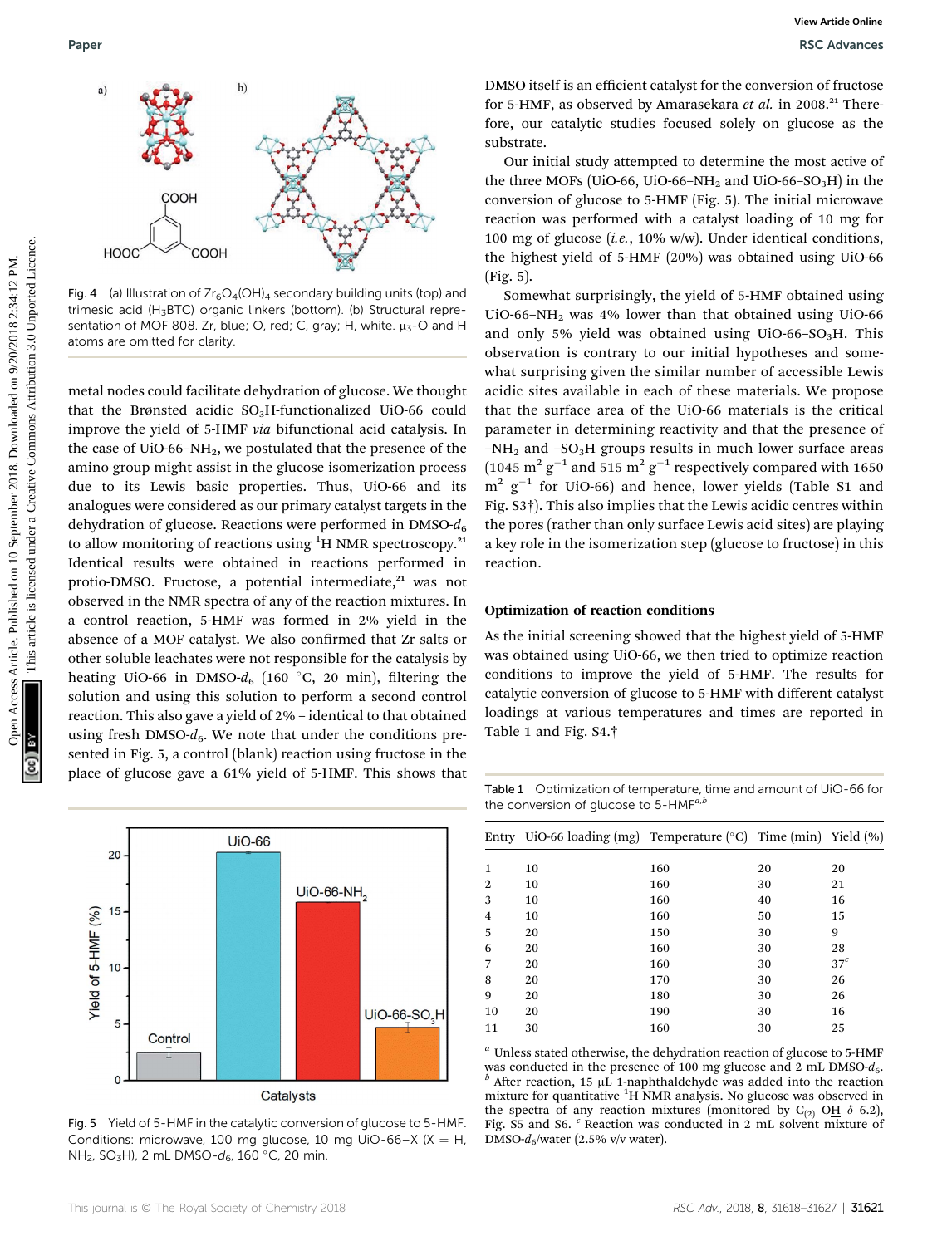

Fig. 6 Pathways for decomposition of 5-HMF during glucose conversion.

(a) Effect of reaction time on yield of 5-HMF. Reaction times of 20 to 50 min were tested. The results in Table 1 and Fig. S4† demonstrate that the yield of 5-HMF increases initially and then decreases with increasing reaction time. We suspect that this is due to the decomposition of 5-HMF after 30 min; this trend has been observed by others.<sup>33,34</sup> Whilst keeping UiO-66 loading and temperature constant, the highest yield (21%) of 5-HMF was obtained at 30 min (Table 1, Entry 2). As illustrated in Fig. 6, there are three typical pathways for the decomposition of 5-HMF (the rehydration of 5-HMF to levulinic acid and formic acid, as well as self- or cross-polymerization of 5-HMF). 33,35-37 In our study, the rehydration of 5-HMF was inhibited by the presence of DMSO since less than 4% formic acid was evident by <sup>1</sup>H NMR in the reaction mixtures. A similar observation was reported by Qi et al. in 2009.<sup>33</sup> Levulinic acid was not seen in the <sup>1</sup>H NMR of reaction mixtures and therefore must have reacted to form an insoluble by-product. We propose that the reduction in yield after an optimum time has passed is most likely due to polymerization of 5-HMF to form humin. A more detailed discussion of humin formation is presented below. FSC Advances<br>
Context Article 2018. The Context Article is the Context Article and Theorem Access Article 2018. The Context Article 2018. The Context Article 2018. The Commons Commons Commons Commons Commons Commons Commo

(b) Effect of catalyst loading on yield of 5-HMF. To assess the effect of different catalyst loadings on yields of 5-HMF, the reaction was conducted in the presence of 100 mg glucose at 160 C for 30 min using 10, 20 or 30 mg of UiO-66. The yield of 5- HMF in a control blank reaction was 3% but increased to 21% when 10 mg UiO-66 was used and 28% when 20 mg was used

(Table 1, Entry 6). However, the yield of 5-HMF dropped slightly to 25% when 30 mg UiO-66 was used. Dehydration of glucose is accelerated in an acidic environment.<sup>5b</sup> Thus, more UiO-66 added to the reaction system, and consequently a greater number of Lewis acidic  $Zr(w)$  sites, should speed up the conversion of glucose to 5-HMF and increase the yield of 5- HMF. Unfortunately, in this study the yield of 5-HMF decreases at higher catalyst loadings possibly due to side reactions (including humin formation) between glucose and  $5-HMF$  *i.e.* the MOF-catalysed glucose isomerization to the intermediate fructose may have been sped up but so have Lewis-acid catalyzed side reactions.

(c) Effect of temperature on yield of 5-HMF. High temperatures are essential for the dehydration of glucose.<sup>5b,33,34</sup> Thus, temperature was varied from 150  $\degree$ C to 190  $\degree$ C. As shown in Table 1 and Fig. S4,<sup>†</sup> the yield of 5-HMF increases significantly initially from 150 °C to 160 °C and reaches 28% yield of 5-HMF at 160 $\degree$ C. This is a similar temperature to that reported to be optimum for the DMSO-catalyzed conversion of fructose to 5- HMF.<sup>21</sup> In the current study, the yield of 5-HMF decreases at reaction temperatures above 160 °C and drops to 16% at 190 °C due to decomposition of 5-HMF, as has been reported by others.<sup>33,34</sup> A small contribution to the decreased yield was also observed, via <sup>1</sup>H NMR, from the rehydration of 5-HMF at higher temperatures. Around 8% formic acid was obtained above 160 °C but no levulinic acid was seen via  ${}^{1}H$  NMR. Therefore, the main cause of such low yields is the polymerization of 5- HMF to form insoluble humin by-products.

In a previous study, an optimum yield of 5-HMF could be obtained in the solvent mixture of THF/water (v/v 39 : 1) in the catalytic conversion of glucose/cellulose.18,38 Thus, for our reaction, the solvent mixture of DMSO- $d_6$ /water (v/v 39 : 1) was also investigated. The maximum yield (37% of 5-HMF) was obtained (Table 1, Entry 7), which was nearly 10% higher than the yield (28%) using pure DMSO- $d_6$ , under the same reaction conditions. Our results are consistent with those obtained by others, which provides further evidence that just a small amount of water can facilitate the conversion of glucose to 5- HMF, due to increased solubility of the substrate.<sup>18,38</sup>

It is important to compare our results with those already performed using different MOFs. Table 2 summarizes the yield of 5-HMF in the catalytic conversion of glucose to 5-HMF with three different typical MOFs. Unlike UiO-66-SO<sub>3</sub>H catalyst

| Table 2 Comparison of glucose conversion to 5-HMF using UiO-66 and literature reports using three different MOFs |  |  |  |
|------------------------------------------------------------------------------------------------------------------|--|--|--|
|                                                                                                                  |  |  |  |

|                    | Glucose loading (mmol) | Reaction conditions             |                           |                     |                  |                 |
|--------------------|------------------------|---------------------------------|---------------------------|---------------------|------------------|-----------------|
| Entry (Ref.)       |                        | Solvent                         | Catalyst                  | Temp. $(^{\circ}C)$ | Time             | 5-HMF yield (%) |
| 1 (this work)      | 0.56                   | DMSO- $d_{6}$                   | UiO-66                    | 160                 | $30 \text{ min}$ | 28              |
| 2 (this work)      | 0.56                   | 39 : 1 (v/v) DMSO- $d_6$ /water | $U$ iO-66                 | 160                 | 30 min           | 37              |
| 3 (ref. 18)        | 1.24                   | $39:1 (v/v)$ THF/water          | MIL-101                   | 130                 | 24 h             | 2.0             |
| 4 (ref. 18)        | 1.24                   | $39:1 (v/v)$ THF/water          | $MIL-SO3H$                | 130                 | 24 <sub>h</sub>  | 29              |
| 5 (ref. 19)        | 0.10                   | Water                           | <b>NU-1000</b>            | 140                 | 5 h              | 2.3             |
| 6 (ref. 19 and 38) | 0.10                   | Water                           | PO <sub>4</sub> /NU(half) | 140                 | 5 h              | 15              |
| 7 (ref. 19 and 38) | 0.10                   | $9:1 (v/v) 2-PrOH/water$        | PO <sub>4</sub> /NU(half) | 140                 | 5 h              | 20              |
| 8 (ref. 19 and 38) | $0.10\times10^{-2}$    | $9:1 (v/v) 2-PrOH/water$        | PO <sub>4</sub> /NU(half) | 140                 | 5 h              | 64              |
|                    |                        |                                 |                           |                     |                  |                 |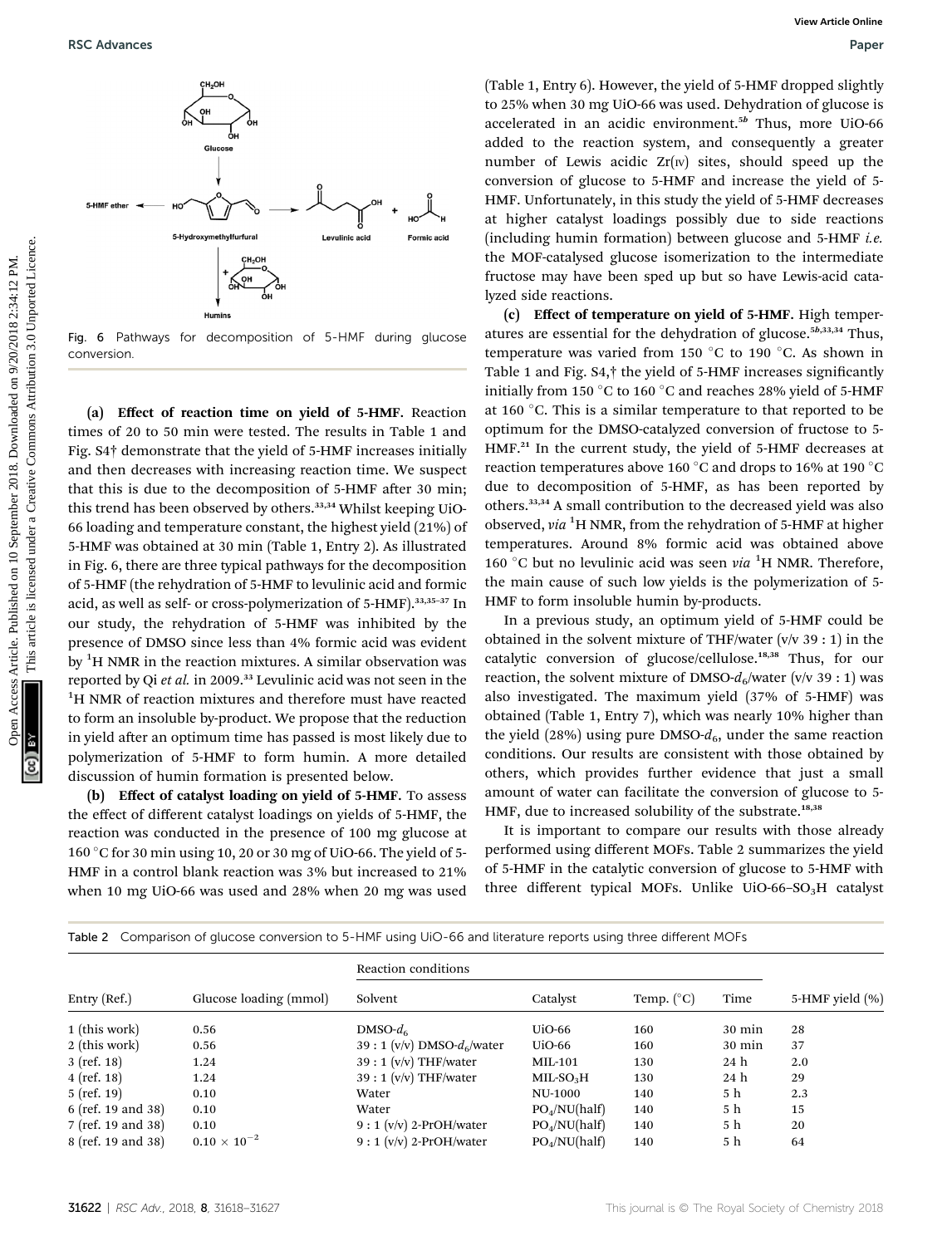studied herein, the  $SO<sub>3</sub>H$ -functionalized MIL catalyst gave a good yield (29%) of 5-HMF but only 2% 5-HMF was formed using bare, unsulfontated MIL-101.<sup>18</sup> The possible explanation is that MIL-SO<sub>3</sub>H has more Brønsted acidic sites and maintains a fairly high surface area (1333  $\mathrm{m^2\, g^{-1}}$ ) as compared with bare MIL-101.<sup>18</sup> Katz, Farha and co-workers found that the phosphate-modified NU-1000 gave much higher yield of 5-HMF, comparing with the yield using bare NU-1000.<sup>19</sup> Moreover, the yield of 5-HMF increased in the solvent mixture of 2-PrOH/water (v/v 9 : 1) with PO<sub>4</sub>/NU(half).<sup>19,38</sup> They also demonstrated that a lower concentration of glucose could reduce humin formation, which enhanced the yield of 5-HMF (Table 2, Entry 8).<sup>19</sup>

#### Recycling test

In order to evaluate the stability of UiO-66, catalyst recycling experiments were performed, and the results are reported in Fig. 7. Overall, the yield of 5-HMF decreased very slightly on first re-use (run 2, 19%) but gave a similar yield to run 1 upon its fourth re-use (run 1, 23%; run 5, 22.5%). The mean yield across runs 2–5 was 20.6%, standard deviation  $\pm$  1.5%.



Fig. 7 Recycling experiment with UiO-66. Reaction conditions: microwave, 1000 mg glucose, 200 mg UiO-66, 15 mL DMSO- $d_6$ , 160 °C, 30 min.



Fig. 8 Nitrogen adsorption isotherms at 77 K of UiO-66 and UiO-66– humin.

During the course of reactions, we observed that the color of the solid catalyst changed from white to dark brown (Fig. S7†). The existence of humin on the surface or inside the pores of UiO-66 would cause a decrease in the surface area, which would affect the yield of 5-HMF. Thus, we examined the surface area of UiO-66 before and after reaction – the latter material we refer to as UiO-66-humin from herein. From  $N_2$  adsorption isotherms, the BET surface area for UiO-66 and UiO-66–humin was seen to decrease significantly from 1650  $m^2$   $g^{-1}$  to 598  $m^2$   $g^{-1}$  respectively (Fig. 8). Also, TGA data confirmed the presence of a significant amount of organic matter within UiO-66-humin. Between 100 and 450 °C a weight loss of 36 wt% is observed for UiO-66–humin whereas no weight loss occurs between these temperatures for UiO-66. This organic matter would account for 10 wt% of the original glucose used.

### Characterization of humin on MOF surface

Humin is an unavoidable byproduct in the catalytic conversion of biomass,<sup>39</sup> and its formation can be catalyzed by Lewis acidic centres.<sup>6a,d</sup> The structure of humin has not been well-studied until recently. Sumerskii proposed that humin is composed of 60% furan rings together with 20% ether or acetal aliphatic linkers.<sup>22b</sup> Furthermore, the mechanism of humin formation is not fully understood. In the acidic dehydration of glucose using MOFs, the formation of humin has been observed after reaction by our group and others.<sup>18,19,40</sup> However, as far as we are aware although papers have reported the formation of humin on MOF surfaces indirectly, e.g., through surface area measurements, the characterization of humin on the surface of a MOF has not been reported previously. Herein, we tried to investigate the existence of humin on UiO-66 using different characterization techniques. Paper<br>
SEA denoming the COM of Common access Articles. Published on 10 September 2018. The Common access Article is licensed under the common access Article is licensed view of the common access Article is licensed view of

Due to the formation of humin, the color of UiO-66 changed to dark brown after glucose reactions (Fig. S5†). We assume that the existence of the humin on the surface signicantly affects the yield of 5-HMF obtained. Then, we examined the surface area of UiO-66 and UiO-66–humin. Its adsorption ability decreased significantly after reaction (Fig. 8). The BET surface area of UiO-66-humin was 598 m<sup>2</sup>  $g^{-1}$ , which was considerably lower than that of UiO-66 before the reaction (1653 m<sup>2</sup> g<sup>-1</sup>). These differences in the  $N_2$  adsorption isotherms indicate the formation of humin would inevitably affect the efficiency of UiO-66 in catalysis, assuming that the reaction proceeds via a heterogeneous mechanism wherein surface area will be a critical parameter for catalytic activity. We note in studies by others that similar decreases were observed.<sup>18</sup> Herbst and Janiak reported that the surface area of MIL-SO<sub>3</sub>H was reduced from 1333  $\mathrm{m^2\,g^{-1}}$  to 443  $\mathrm{m^2\,g^{-1}}$  after reaction in the THF/water mixture of 39 : 1.<sup>18</sup>

PXRD patterns of simulated UiO-66, synthesized UiO-66 and UiO-66–humin show no signicant changes in peak positions (Fig. 9). However, the crystallinity of UiO-66–humin is diminished with respect to UiO-66 since the two main peaks at  $2\theta$  7.4° and  $8.5^\circ$  have become broader, and likely less intense (as evidence by the signal-to-noise ratio) after reaction. We hypothesize that the occurrence of an additional small peak at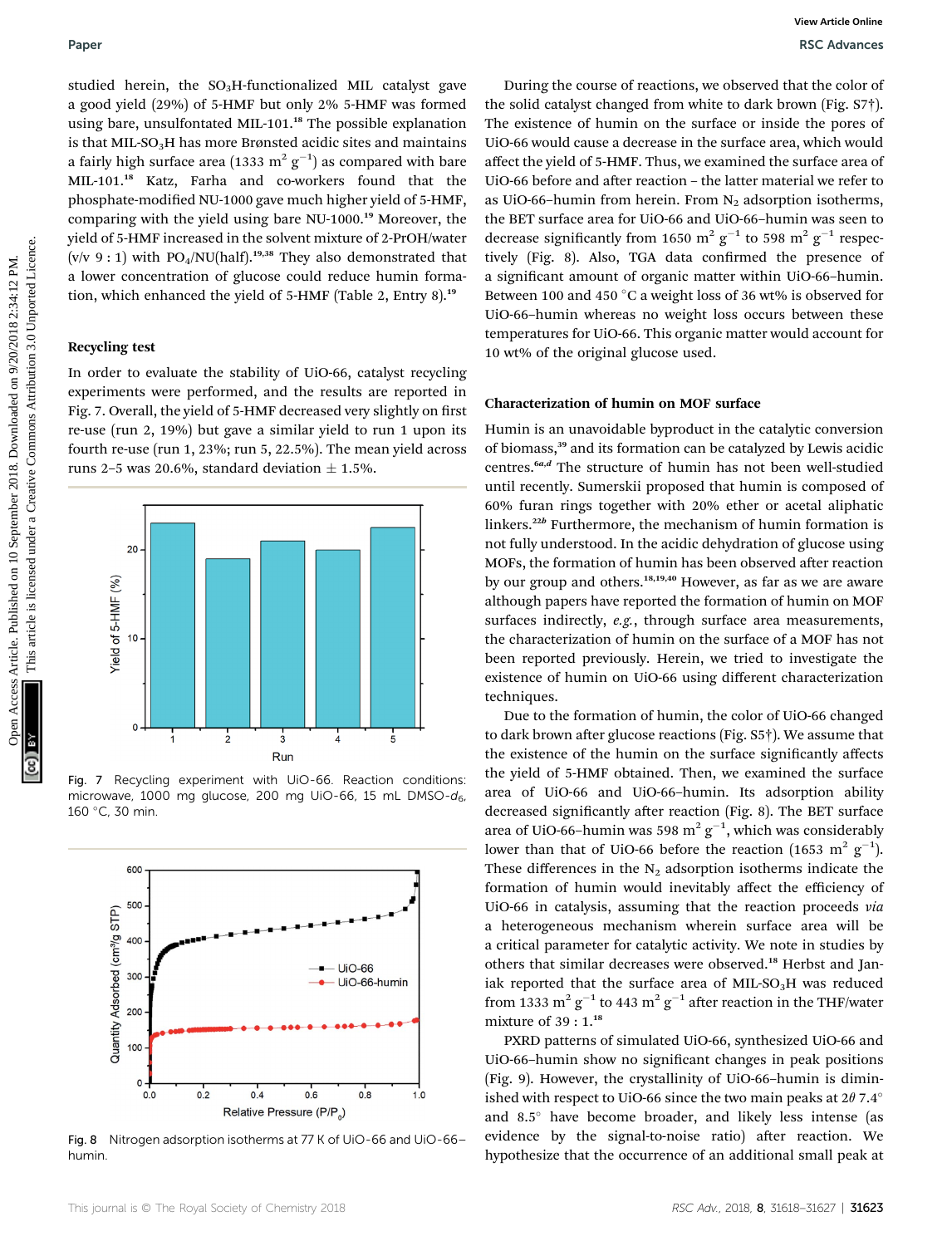

Fig. 9 PXRD patterns of UiO-66 simulated (black), UiO-66 synthesized (red) and UiO-66–humin (blue).

a  $2\theta$  of 6.2 $\degree$  in UiO-66-humin represents 'forbidden' reflections for the topological space group due to diffuse scattering by the humin.<sup>41</sup>

Using FT-IR spectroscopy, we find that the bands in the spectrum for UiO-66–humin are much broader than those in the spectrum of UiO-66 (Fig. S8†). In the spectrum of UiO-66– humin, a broad peak around 3352  $\rm cm^{-1}$  can be attributed to C-O stretch from alcohols.<sup>22b,42</sup> A weak absorption band at 2919  $\text{cm}^{-1}$  is from aliphatic C-H stretches.<sup>22b,42</sup> Some differences between the spectra of these materials might be attributed to the existence of furan rings, such as the broader  $C=C$ stretching absorption at 1583  $\text{cm}^{-1}$  and the C-O stretching absorption at 1017  $cm^{-1}$ ,<sup>42</sup> with the latter band being significantly more intense than a weak absorption in the same region for UiO-66. Below 1000  $\rm cm^{-1}$  in the fingerprint region, peaks at 952  $\text{cm}^{-1}$  and 746  $\text{cm}^{-1}$  might also indicate the presence of substituted furan rings. $22c$ 

To further investigation the formation of humin on UiO-66, <sup>13</sup>C solid-state NMR spectroscopy was applied to examine the UiO-66 samples before and after reaction (Fig. 10). The  $^{13}$ C solid-state NMR spectrum of UiO-66 contains three characteristic peaks at chemical shifts of  $128.9$ ,  $137.1$  and  $170.8$  ppm. Based on the study by Devautour-Vinot and Martineau et al.,<sup>43</sup> the peak at 128.9 ppm is ascribed to the –CH group of the aromatic rings. The peak at 137.1 ppm is from the quaternary aromatic carbon atoms. The peak at 170.8 ppm is assigned to carbon atoms from the carboxylate groups.<sup>43</sup> The appearance of a low-intensity peak at 167.6 ppm is due to the  $C=O$  group of DMF solvent molecules present in the pores of the MOF. Comparing the 13C Solid State NMR spectrum of UiO-66–humin with UiO-66, significant peak broadening is observed in the spectrum, which indicates the formation of a material that is less crystalline, corroborating the PXRD data (Fig. 9).

Moreover, an intense peak located around 39 ppm represents the presence of tertiary and/or quaternary aliphatic carbons.<sup>22</sup><sup>d</sup> A broad signal between 60 and 90 ppm is the result of many different C–O groups from alcohol or ether functionalities within the humin structure.<sup>22c,d</sup> These two mid-to-high field



Fig. 10 <sup>13</sup>C solid state NMR spectrums of UiO-66 (bottom) and UiO-66–humin (top).

peaks, that are not found in the spectrum of UiO-66, strongly confirm the formation of humin on UiO-66 during glucose dehydration reactions. It should be noted that the peaks at  $\sim$ 130, 138 and 170 ppm are broad and although these are in a similar place to the carbon atoms of the 1,4-benzenedicarboxylate (BDC) linker in the spectrum of UiO-66, they might be coincident with substituted carbon atoms of furan rings and carbon atoms from carboxyl or ester groups in the humin.<sup>22d</sup>

We also set up three comparative reactions for studying the effect of humin formation on the yield of 5-HMF and to assess inhibitory affect that the humin has by blocking access to pores within the MOF. Initially, we ran a microwave reaction with 20 mg UiO-66 at 160 °C for 30 min – this reaction affords a yield of 28%. After that, we explored two different routes. Either 20 mg of fresh UiO-66 or 100 mg of glucose was added into the reaction system and the vial heated under the same optimal reaction conditions for 30 min. We found that the yield of 5- HMF increased from 28% to 35% when 20 mg of fresh UiO-66 was added – this suggests that some unreacted glucose and intermediate dehydration products are still present in the initial reaction mixture but unable to react to form 5-HMF once UiO-66–humin has formed. In contrast, the overall yield of 5-HMF decreased from 28% to 23% when an additional 100 mg glucose was added after the initial 30 min reaction. We think the additional 100 mg glucose could possibly cross-polymerize with the 5-HMF to produce insoluble humins and the used UiO-66 with a diminishing surface area may not catalyze the isomerization of the additional glucose effectively. In a third study, a reaction was performed using 40 mg UiO-66 for  $2 \times 30$  min at 160  $\degree$ C and a 5-HMF yield of only 26% obtained. This indicates that humin formation reduces the amount of 5-HMF that can form and that this is likely due to the humin blocking the pores of the MOF. This provides further evidence for the Lewis catalyzed reaction occurring within the pores of the MOF, which was previously suggested by the lower yields obtained using UiO-66–  $SO<sub>3</sub>H$  that had a lower surface area.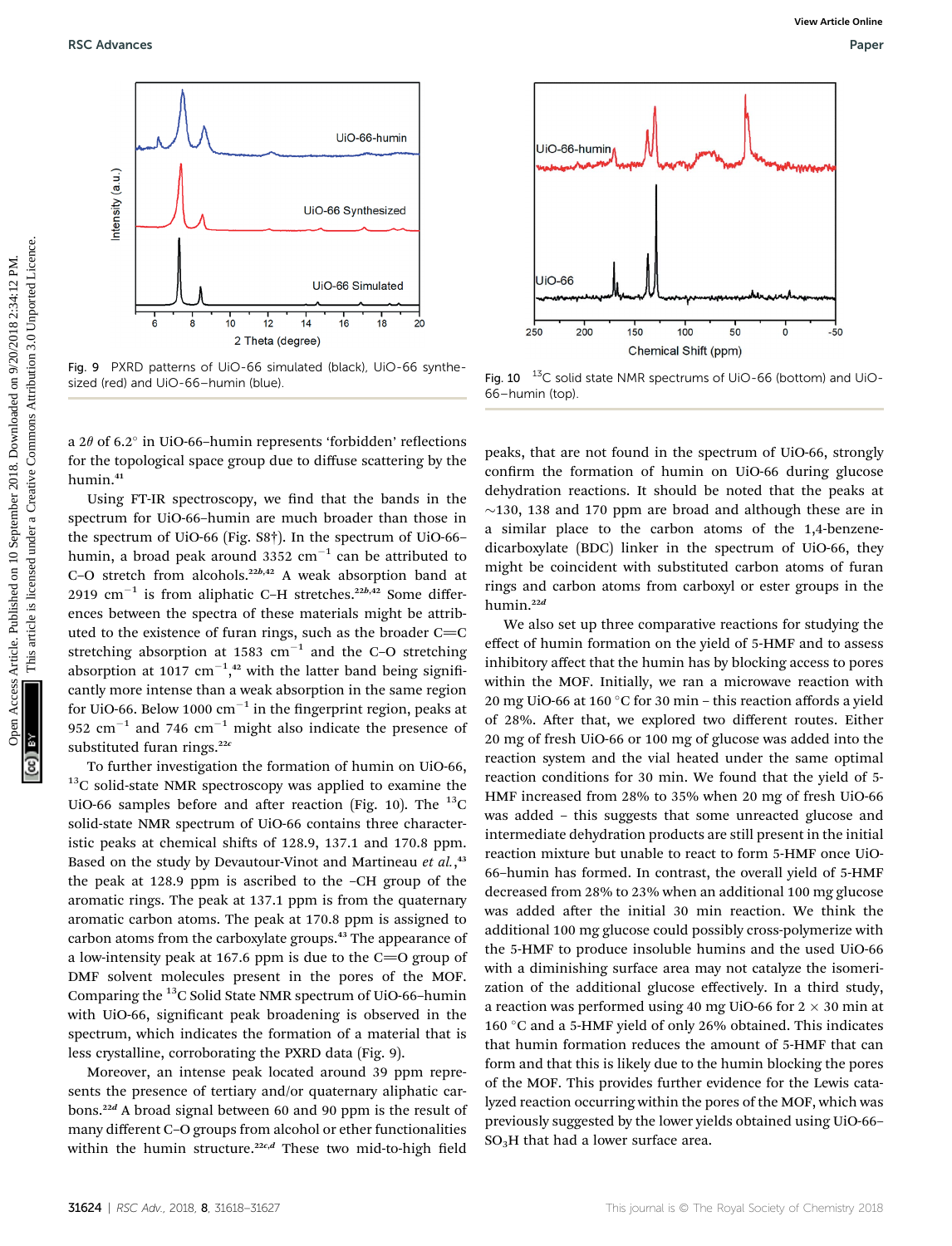#### Dehydration of glucose to 5-HMF using MOF 808

Another zirconium-containing MOF, MOF 808, has emerged as a potential candidate for gas adsorption<sup>44</sup> and catalysis<sup>45</sup> due to its unique features. Compared with 12-connected or 8-connected MOFs,<sup>23</sup> MOF 808 possesses lower connectivity (6-connected) and therefore it allows greater pore access to more reactant or adsorbent molecules. Therefore, owing to its larger surface area and wider pore size, we speculated that MOF 808 (6 connected) may enhance the yield of 5-HMF obtained from glucose compared with UiO-66.

A sample of MOF 808 was examined by PXRD (Fig. 3) and  $N_2$ adsorption (Fig. S3†) before use. The PXRD pattern of synthesized MOF 808 shows good crystallinity as compared to the pattern of simulated MOF 808. The BET surface area of MOF 808 was 1970  $\mathrm{m^2~g^{-1}}$  (Table S1†). The catalytic reaction was performed at 160 °C for 30 min. MOF 808 affords the highest yield of 5-HMF (31%) of the four MOF catalysts studied herein under our standardized conditions. This yield is 10% higher than that produced by UiO-66 (21%) under identical conditions. We propose that the higher yield produced by MOF 808 can be attributed to its large pore size and high surface area. However, it may also be due to lower coordination numbers of the zirconium centres, which means they are can interact more readily with substrates in the catalytic cycle. The yield of 5-HMF was 28% in the presence of the solvent mixture of  $DMSO-d<sub>6</sub>/$ water ( $v/v$  39 : 1), which is slightly lower than the yield obtained using pure DMSO- $d_6$ . We hypothesize that the aggregation of water molecules in the pores of MOF 808 might block the channels of MOF 808 and thereby decrease the yield of 5-HMF.<sup>23</sup> This is more likely to occur in MOF 808 compared with UiO-66, as the Zr centres in MOF 808 are coordinatively unsaturated compared with those in UiO-66 and this means the water molecules are more likely to coordinate at the Zr centres and block the pores or prevent coordination of the glucose to the Lewis acid sites. Further studies are therefore needed to fully understand the interplay of surface area and coordination site availability in such catalyst systems. We considered studying the related zirconium-containing MOF, UiO-67, which contains biphenyldicarboxylate linker units in place of terephthalate units.<sup>9d</sup> However, due to the known poor hydrolytic stability of the metal-carboxylate bonds in UiO-67, $46$  we did not pursue this. Paper Wave the SHM Uniterce in SHM using MOF 808.<br>
Another interval consistent articles are the common and complex<sup>20</sup> the to-distorted uniterval common and the common another interval common and the same of the same of t

Unfortunately, MOF 808 turned dark brown after reaction, which indicated humin formation. Herein, MOF 808 after reaction is named as MOF 808-humin. Using FT-IR spectroscopy, we compare spectrums of MOF 808 and MOF 808-humin (Fig. S9†). In the spectrum of MOF 808-humin, a broad peak around 3340  $\text{cm}^{-1}$  is due to C–O stretch from alcohols.<sup>22b,42</sup> Other differences between these two also indicate the formation of furan rings, for instance, the  $C=C$  stretching absorption at 1577 cm<sup>-1</sup> and the C-O stretching absorption at 1023 cm<sup>-1</sup>.<sup>42</sup> Moreover, below 1000  $\mathrm{cm}^{-1}$  in the fingerprint region, peaks at 990  $\rm cm^{-1}$  and 758  $\rm cm^{-1}$  are attributed to the substituted furan rings.<sup>22c</sup> We find that some similarities between UiO-66-humin and MOF 808-humin demonstrate that the structure of humin contains furan rings with alcohol functional groups (Fig S10†).

Unfortunately, in attempts to re-use MOF 808, recycling was less successful than with UiO-66. Upon re-use of MOF 808 for dehydration of glucose, in a similar fashion to that described above using UiO-66, the yield for run 2 was only 14% (compared with 38% in run 1, and 19–22.5% in runs using recycled UiO-66). This implies that this higher surface area MOF is less stable to the hydrolytic conditions present in this transformation – hydrolytic instability has been studied previously for other zirconium-containing MOFs.<sup>46</sup>

We also attempted the conversion of sucrose to 5-HMF with MOF 808. The reaction conditions were the same as those used in the glucose conversion to 5-HMF with MOF 808. The yield of 5-HMF is 46%, which is 8% higher than that formed in sucrose conversion in a control reaction (38%) without added catalyst wherein DMSO would catalyze the conversion. This implies that the added MOF catalyst is playing a minor role in affording the good yield of 5-HMF from sucrose. Also, in sucrose conversion to 5-HMF, it is interesting that there is no significant difference in the yield of 5-HMF using UiO-66 (44%) and MOF 808 (46%). Based on the higher yields in these reactions compared with those of glucose, we hypothesize that intermediates particular to glucose conversion (either from glucose itself or from hydrolysis of sucrose) rather than fructose conversion are responsible for humin formation on the surfaces of the MOF catalyst and inhibit its reactivity. During the course of our research, it has been reported that UiO-66 is an efficient catalyst for isomerizing glucose to fructose in alcoholic media.<sup>47</sup> Therefore, solvent choice is critical to the outcome of these reactions too and the presence of alcohol would likely suppress formation of humin on the catalyst surface.

## **Conclusions**

UiO-66 provides the highest yield of 5-HMF among UiO-66–X compounds  $(X = H, NH<sub>2</sub>, SO<sub>3</sub>H)$ . Time, temperature and catalyst loading were varied to determine the optimal reaction conditions. Recycling tests show that the catalytic efficiency of UiO-66, although only moderate, can be maintained over 5 runs. Moreover, we were able to compare UiO-66 and UiO-66–humin using different analytical techniques, which proved the existence of humin on UiO-66. The related MOF, MOF 808, which has a higher surface area and more accessible zirconium centres, gave a signicantly higher yield of 5-HMF in comparison with UiO-66-X (X = H, NH<sub>2</sub>, SO<sub>3</sub>H) under identical conditions. These data suggest that, although Lewis acidic centres are critical to the glucose isomerization step of this process, surface area is a critical parameter for efficient MOFcatalyzed dehydration of glucose to yield 5-HMF, and additional functionality does not enhance catalysis as the presence of  $-SO<sub>3</sub>H$  or  $-NH<sub>2</sub>$  functional groups leads to lower surface area materials. Further studies would be needed to fully understand the role of solvent, the interplay of Lewis acid and Brønsted acidic sites in such catalysts and confirm the importance of surface area and pore-accessibility in MOF-catalysts for this and related reactions.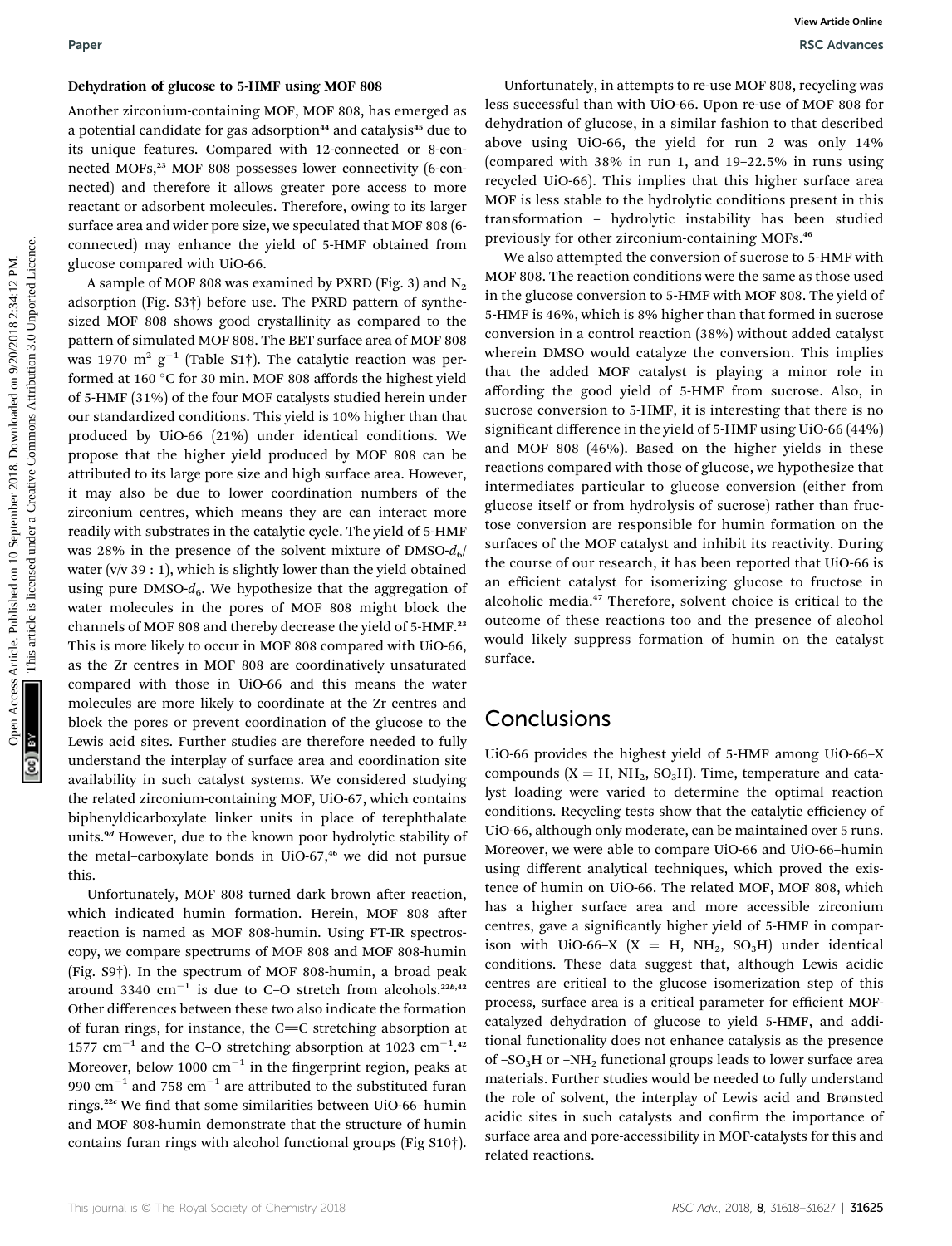# Conflicts of interest

There are no conflicts to declare.

## Acknowledgements

We would like to acknowledge the Natural Sciences and Engineering Research Council of Canada (NSERC), Canada Foundation for Innovation (CFI) and Memorial University of Newfoundland for funding. We thank Dr C. M. Schneider (C-CART, Memorial University) for acquiring solid-state NMR spectra and K. Andrea for TGA data. BSC Advances<br>
There are no conflicts of interest the content of the set of the set of the set of the set of the set of the set of the set of the set of the set of the set of the set of the set of the set of the set of the

## Notes and references

- 1 (a) J. C. Serrano-Ruiz, R. M. West and J. A. Dumesic, Annu. Rev. Chem. Biomol. Eng., 2010, 1, 79–100; (b) P. Gallezot, Chem. Soc. Rev., 2012, 41, 1538–1558.
- 2 (a) A. Corma, S. Iborra and A. Velty, Chem. Rev., 2007, 107, 2411–2502; (b) J. A. Melero, J. Iglesias and A. Garcia, Energy Environ. Sci., 2012, 5, 7393–7420; (c) C. Chatterjee, F. Pong and A. Sen, Green Chem., 2015, 17, 40–71.
- 3 S. Haghighi Mood, A. Hossein Golfeshan, M. Tabatabaei, G. Salehi Jouzani, G. H. Najafi, M. Gholami and M. Ardjmand, Renewable and Sustainable Energy Rev., 2013, 27, 77–93.
- 4 R. J. Moon, A. Martini, J. Nairn, J. Simonsen and J. Youngblood, Chem. Soc. Rev., 2011, 40, 3941–3994.
- 5 (a) R.-J. van Putten, J. C. van der Waal, E. de Jong, C. B. Rasrendra, H. J. Heeres and J. G. de Vries, Chem. Rev., 2013, 113, 1499–1597; (b) A. A. Rosatella, S. P. Simeonov, R. F. M. Frade and C. A. M. Afonso, Green Chem., 2011, 13, 754–793.
- 6 (a) J. S. Kruger, V. Nikolakis and D. G. Vlachos, Curr. Opin. Chem. Eng., 2012, 1, 312–320; (b) T. Wang, M. W. Nolte and B. H. Shanks, Green Chem., 2014, 16, 548–572; (c) A. Osatiashtiani, A. F. Lee, D. R. Brown, J. A. Melero, G. Morales and K. Wilson, Catal. Sci. Technol., 2014, 4, 333–342; (d) K. Saravanan, K. S. Park, S. Jeon and J. W. Bae, ACS Omega, 2018, 3, 808–820.
- 7 (a) Y. Rom´an-Leshkov, C. J. Barrett, Z. Y. Liu and J. A. Dumesic, Nature, 2007, 447, 982; (b) M. Mascal and E. B. Nikitin, Green Chem., 2010, 12, 370–373; (c) A. J. J. E. Eerhart, A. P. C. Faaij and M. K. Patel, Energy Environ. Sci., 2012, 5, 6407–6422; (d) Y. Zhu, C. Romain and C. K. Williams, Nature, 2016, 540, 354.
- 8 B. Saha and M. M. Abu-Omar, Green Chem., 2014, 16, 24–38.
- 9 (a) G. Ferey, Chem. Soc. Rev., 2008, 37, 191–214; (b) J. Lee, O. K. Farha, J. Roberts, K. A. Scheidt, S. T. Nguyen and J. T. Hupp, Chem. Soc. Rev., 2009, 38, 1450–1459; (c) L. E. Kreno, K. Leong, O. K. Farha, M. Allendorf, R. P. Van Duyne and J. T. Hupp, Chem. Rev., 2012, 112, 1105–1125; (d) M. J. Katz, Z. J. Brown, Y. J. Colon, P. W. Siu, K. A. Scheidt, R. Q. Snurr, J. T. Hupp and O. K. Farha, Chem. Commun., 2013, 49, 9449–9451.
- 10 (a) N. Stock and S. Biswas, Chem. Rev., 2012, 112, 933–969; (b) Y.-R. Lee, J. Kim and W.-S. Ahn, Korean J. Chem. Eng., 2013, 30, 1667–1680.
- 11 D. Farrusseng, S. Aguado and C. Pinel, Angew. Chem., Int. Ed., 2009, 48, 7502–7513.
- 12 (a) J. Sculley, D. Yuan and H.-C. Zhou, Energy Environ. Sci., 2011, 4, 2721–2735; (b) Y.-S. Bae, A. M. Spokoyny, O. K. Farha, R. Q. Snurr, J. T. Hupp and C. A. Mirkin, Chem. Commun., 2010, 46, 3478–3480.
- 13 (a) C.-D. Wu, A. Hu, L. Zhang and W. Lin, J. Am. Chem. Soc., 2005, 127, 8940–8941; (b) L. Ma, C. Abney and W. Lin, Chem. Soc. Rev., 2009, 38, 1248–1256.
- 14 (a) J. M. Taylor, R. K. Mah, I. L. Moudrakovski, C. I. Ratcliffe, R. Vaidhyanathan and G. K. H. Shimizu, J. Am. Chem. Soc., 2010, 132, 14055–14057; (b) S. Horike, D. Umeyama and S. Kitagawa, Acc. Chem. Res., 2013, 46, 2376–2384.
- 15 Y. Zhang, V. Degirmenci, C. Li and E. J. M. Hensen, ChemSusChem, 2011, 4, 59–64.
- 16 G. Akiyama, R. Matsuda, H. Sato and S. Kitagawa, Chem. –Asian J., 2014, 9, 2772–2777.
- 17 Y. Su, G. Chang, Z. Zhang, H. Xing, B. Su, Q. Yang, Q. Ren, Y. Yang and Z. Bao, AIChE J., 2016, 62, 4403-4417.
- 18 A. Herbst and C. Janiak, New J. Chem., 2016, 40, 7958–7967.
- 19 M. Yabushita, P. Li, T. Islamoglu, H. Kobayashi, A. Fukuoka, O. K. Farha and A. Katz, Ind. Eng. Chem. Res., 2017, 56, 7141– 7148.
- 20 Z. Hu, Y. Peng, Y. Gao, Y. Qian, S. Ying, D. Yuan, S. Horike, N. Ogiwara, R. Babarao, Y. Wang, N. Yan and D. Zhao, Chem. Mater., 2016, 28, 2659–2667.
- 21 A. S. Amarasekara, L. D. Williams and C. C. Ebede, Carbohydr. Res., 2008, 343, 3021–3024.
- 22 (a) D. M. Alonso, J. Q. Bond and J. A. Dumesic, Green Chem., 2010, 12, 1493–1513; (b) I. V. Sumerskii, S. M. Krutov and M. Y. Zarubin, Russ. J. Appl. Chem., 2010, 83, 320–327; (c) S. K. R. Patil, J. Heltzel and C. R. F. Lund, Energy Fuels, 2012, 26, 5281–5293; (d) I. van Zandvoort, E. J. Koers, M. Weingarth, P. C. A. Bruijnincx, M. Baldus and B. M. Weckhuysen, Green Chem., 2015, 17, 4383–4392.
- 23 H. Furukawa, F. Gándara, Y.-B. Zhang, J. Jiang, W. L. Queen, M. R. Hudson and O. M. Yaghi, J. Am. Chem. Soc., 2014, 136, 4369–4381.
- 24 K. W. Omari, J. E. Besaw and F. M. Kerton, Green Chem., 2012, 14, 1480–1487.
- 25 S. Biswas, J. Zhang, Z. Li, Y.-Y. Liu, M. Grzywa, L. Sun, D. Volkmer and P. Van Der Voort, Dalton Trans., 2013, 42, 4730–4737.
- 26 J. H. Cavka, S. Jakobsen, U. Olsbye, N. Guillou, C. Lamberti, S. Bordiga and K. P. Lillerud, J. Am. Chem. Soc., 2008, 130, 13850–13851.
- 27 S. Biswas, T. Ahnfeldt and N. Stock, Inorg. Chem., 2011, 50, 9518–9526.
- 28 L. Valenzano, B. Civalleri, S. Chavan, S. Bordiga, M. H. Nilsen, S. Jakobsen, K. P. Lillerud and C. Lamberti, Chem. Mater., 2011, 23, 1700–1718.
- 29 M. Kandiah, M. H. Nilsen, S. Usseglio, S. Jakobsen, U. Olsbye, M. Tilset, C. Larabi, E. A. Quadrelli, F. Bonino and K. P. Lillerud, Chem. Mater., 2010, 22, 6632–6640.